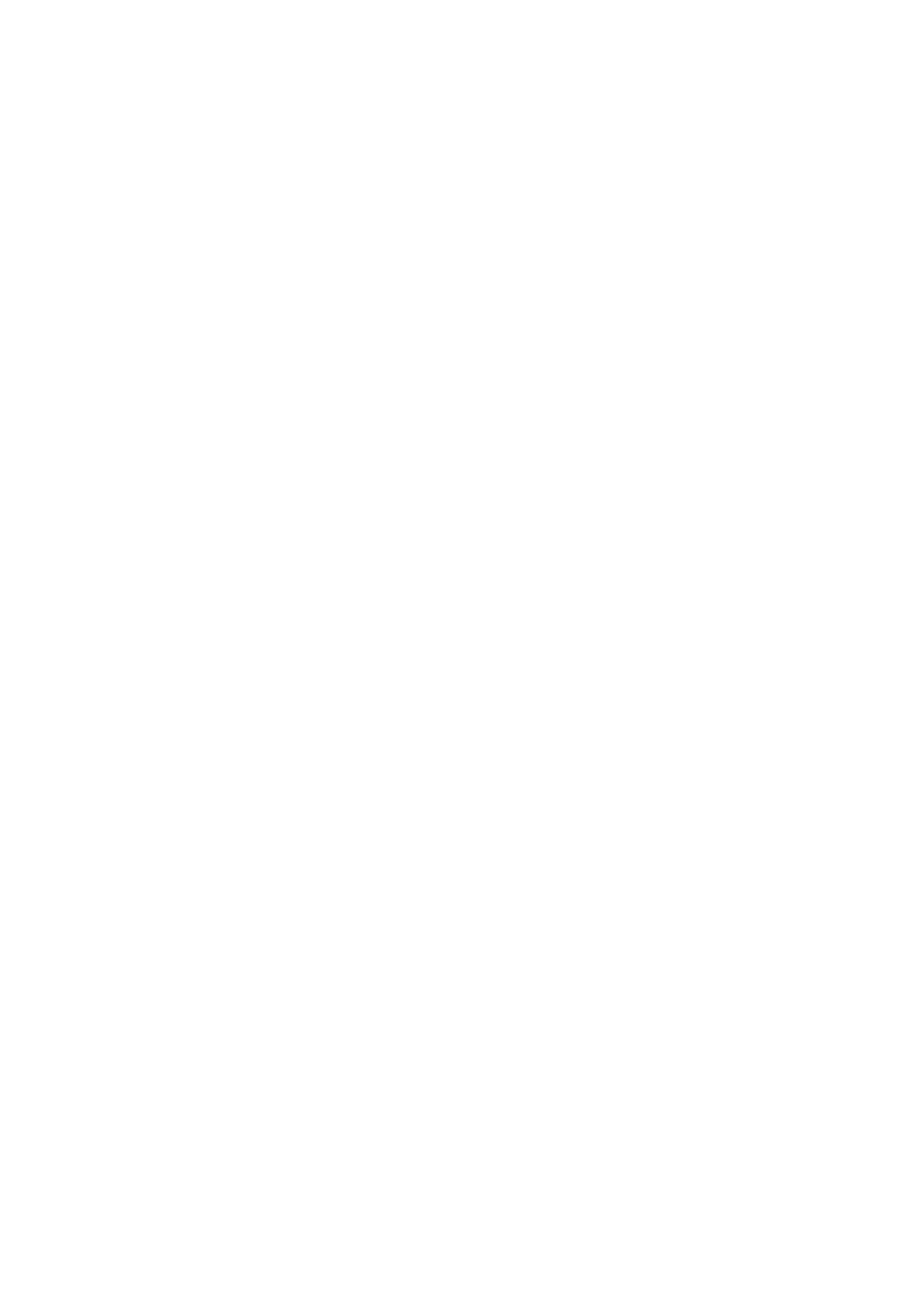Executive's website at [www.hse.gov.uk/pubns/indg36.pdf\)](http://www.hse.gov.uk/pubns/indg36.pdf)

### **Managers will ensure that:**

- employees who use DSE habitually for a significant part of their work are designated officially as DSE 'users',
- 'users' are provided with the above 'Working with VDU's' booklet to alert them to the risks to their health and how to minimise them,
- workstations operated by 'users' are assessed using the SGC Holdings TA SGC Security Services DSE Checklist to ensure they meet the minimum requirements and the risks are reduced to lowest level reasonably practicable,
- DSE work is planned so there are breaks or changes of activity,
- suitable blinds are provided to minimise glare, reflections and contrasting light levels,
- 'users' receive sufficient training in the software packages to enable them to work efficiently,
- 'users' are informed of their right to free eye tests and the provision of any special spectacles required for DSE work,
- 'users' are informed how they are to obtain the above eye tests and special spectacles if these are prescribed.

# **Employees will ensure that they:**

- adjust their workstations to minimise health risks as shown in the 'Working with VDU's' booklet,
- report any problems with their workstations which they cannot rectify themselves,
- organise their work to allow changes of activity or take frequent short breaks to offset fatigue,
- report any pain, discomfort, swelling or weakness experienced during or shortly after keyboard/mouse work.

# **Note – Laptop Computers**

Laptop computers on their own do not meet the minimum requirements set out in the Display Screen Equipment Regulations and can cause problems with prolonged and extended use. The keyboard and pointing devices on these units are unsuitable for extended use. For extended use a separate full size keyboard and normal mouse along with a properly set up workstation is required to minimise the risks of postural and upper limb disorders.

# **3.11 Smoking**

Smoking is illegal and not permitted in SGC Holdings TA SGC Security Services premises.

#### **3.12 Road Transport**

| 2/07/2018<br>M/L<br>$\sim$<br>$'$ HS 0 $\overline{1}$<br>APPROVE <sup>®</sup><br>_CURITY<br>$\cdot$<br>. .<br>כ ותוכ<br>- 1<br>'NU.<br>¬' |  |  |
|-------------------------------------------------------------------------------------------------------------------------------------------|--|--|
|                                                                                                                                           |  |  |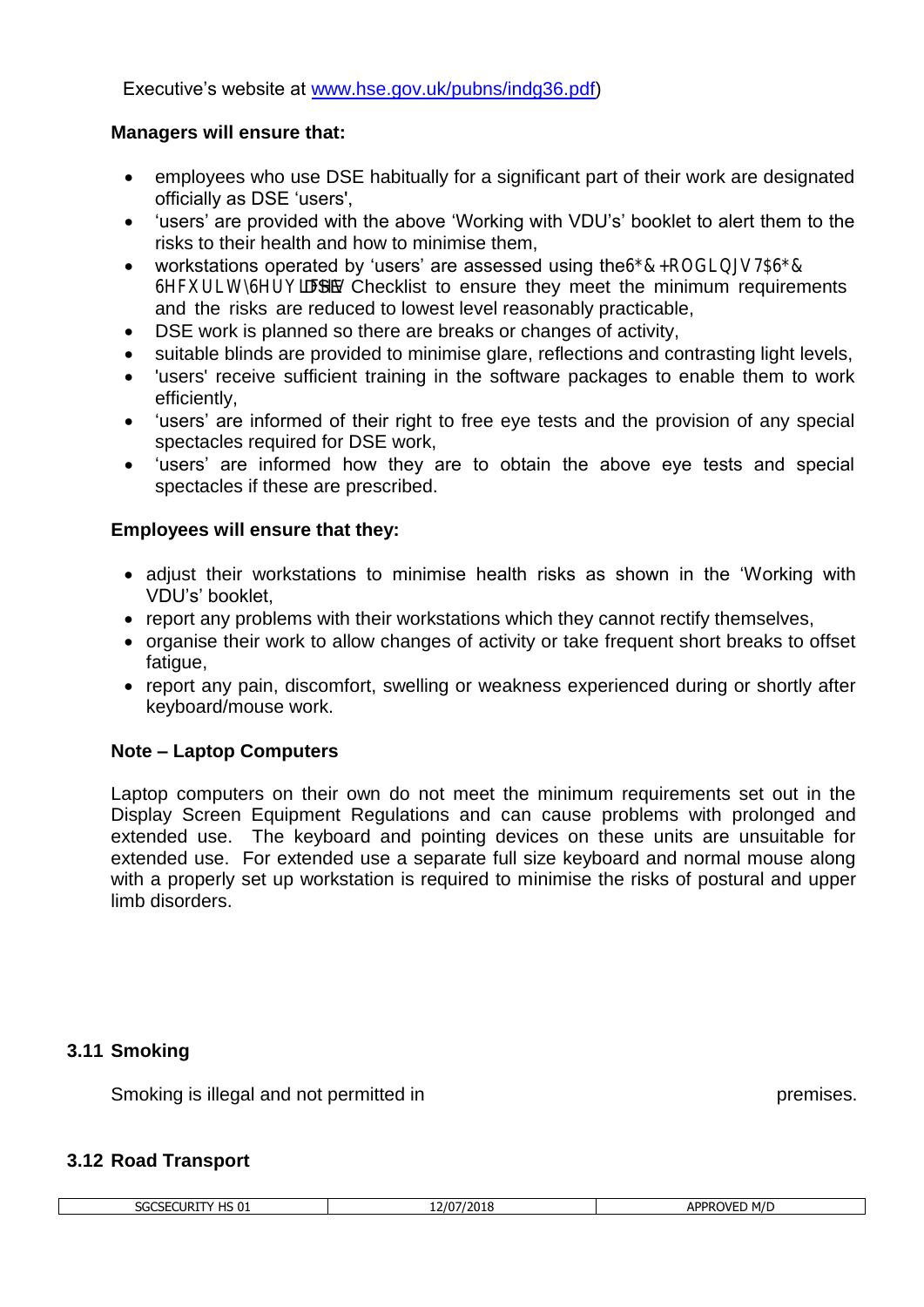# **Directors and Managers will ensure that:**

- employees driving as part of their work are sufficiently competent and have the necessary documentation to show they comply with the requirements of road traffic legislation,
- work schedules are set so as to allow sufficient time to drive safely, complying with the relevant speed limits and taking breaks to offset fatigue on long journeys,
- any SGC Holdings TA SGC Security Services owned/leased vehicles are suitable for the work undertaken and are serviced/checked at regular intervals in accordance with the manufacturer's instructions,
- a defect reporting procedure is implemented for SGC Holdings TA SGC Security Services owned/leased vehicles

# **Employees will ensure that they:**

- exercise particular care and comply with the requirements of the road traffic legislation and the Highway Code,
- avoid using hand-held mobile phones whilst driving,
- take breaks to offset fatique on long journeys,
- take special care in car parks and roadways around premises to avoid pedestrians,
- check vehicles that they use are in roadworthy condition, reporting or rectifying any defects as is appropriate,
- plan routes in advance and leave details of their whereabouts at their office,
- take care as a pedestrian in car parks and when crossing public roads etc., using pedestrian crossings where available to minimise the risks.

# **3.13 Contractors**

 SGC Holdings TA SGC Security Services recognise their responsibilities when employing contractors to deliver their services.

Guidance on construction health and safety issues is published on the Health and Safety Executive's website at<http://www.hse.gov.uk/pubns/conindex.htm>

#### **Managers will ensure that:**

- contractors selected to quote for work are competent in managing the health and safety aspects of their activities,
- contractors complete the 'Contractors Health and Safety Questionnaire',
- the above questionnaires are analysed using the 'Guidance for Assessing Contractors' Health and Safety Questionnaires',
- specialist advice is obtained when in doubt about a contractor's health and safety competence,
- the work is clearly defined, and the hazards known to SGC Holdings TA SGC Security Services are communicated to prospective contractors,
- contractor's quotations include details of the risk control measures to be implemented (method statements, health and safety plan etc),
- quotations are analysed, and contracts awarded only to contractors agreeing to implement appropriate risk control measures,
- the work undertaken by contractors is monitored to ensure the appropriate risk control

| $\sim$<br>הוו<br>71 T<br>ЭF<br>LUKI<br>υ⊥<br>. ט | ، ا ر<br>. .<br>-- | , M/ $\Gamma$<br>וחח י<br>ור<br>יי<br>17 L<br>-- |
|--------------------------------------------------|--------------------|--------------------------------------------------|
|                                                  |                    |                                                  |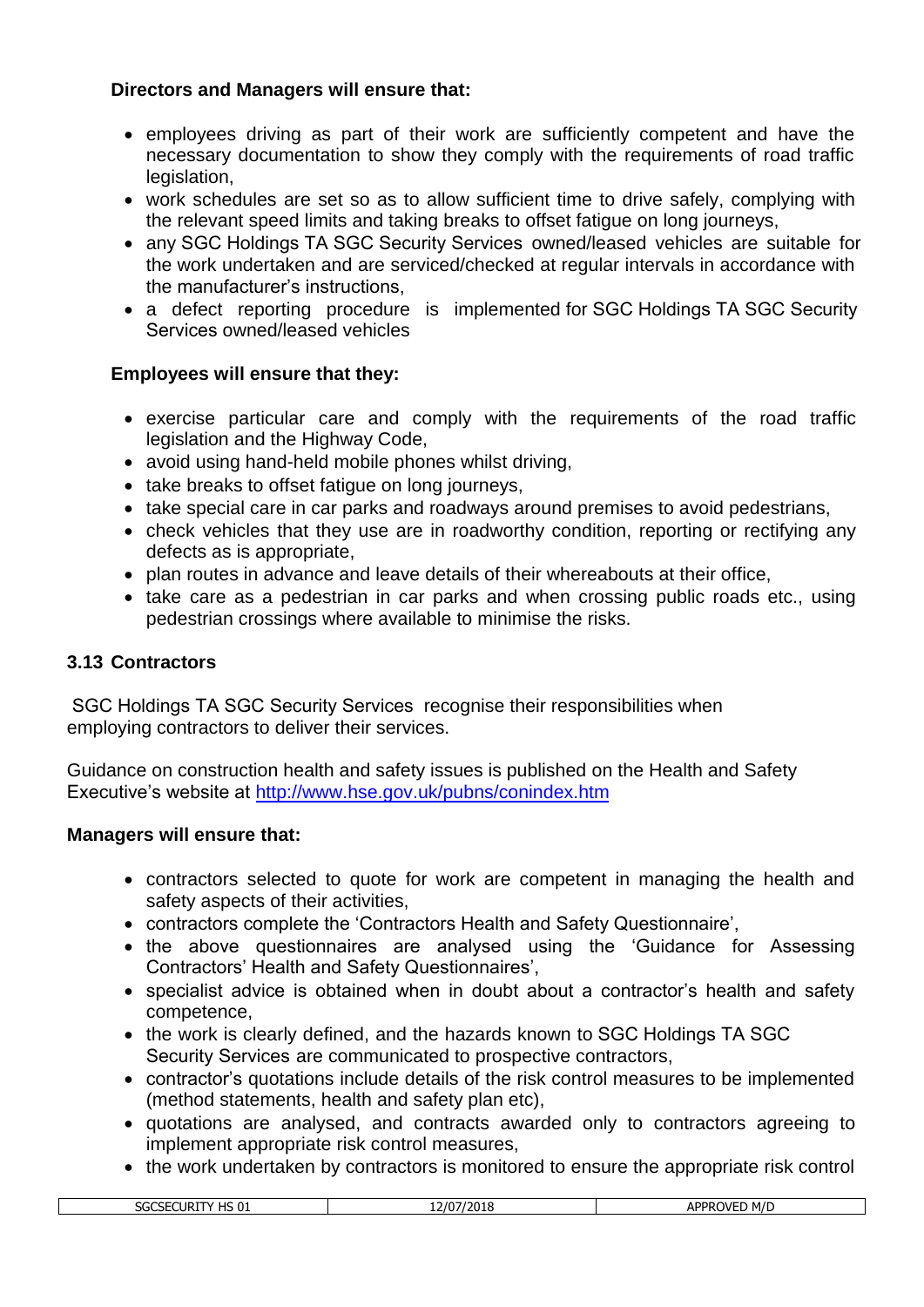measures are being implemented,

- work is stopped if the risk control measures are not satisfactory,
- the health and safety performance of contractors is reviewed after each contract or annually and action is taken where appropriate to maintain standards.

# **3.14 First Aid arrangements**

(Frequently asked questions and answers on first aid are published on the Health and Safety Executive's website at<http://www.hse.gov.uk/pubns/indg214.pdf>

#### **Managers will ensure that:**

- sufficient 'first aiders' or, in low risk situations where less than 50 persons are present, 'appointed persons' are available,
- a suitable number of first aid boxes containing the recommended first aid materials are provided,
- a system to check the contents of the first aid boxes regularly is in place,
- details of the names and locations of the first aiders/appointed persons are displayed on notices posted around the premises,
- a record is kept of all first aid treatments on the SGC Holdings TA SGC Security Services 'First Aid Treatment Record Sheet'.

#### **Employees will ensure that they:**

- familiarise themselves with the first aid procedures so that in the event of an injury or acute illness first aid assistance can be obtained quickly,
- carry out first aid in accordance with the training and instructions they have received,
- follow the hygiene rules when administering first aid as covered in training to prevent the transmission of infection'
- record all first aid treatments on the SGC Holdings TA SGC Security Services 'First Aid Treatment Record Sheet'.

#### **3.15 New and Expectant Mothers at Work**

Guidance is published on the Health and Safety Executive's website at [www.hse.gov.uk/hthdir/noframes/mothers.htm](http://www.hse.gov.uk/hthdir/noframes/mothers.htm)

| $\overline{\phantom{a}}$<br>SGCSECURIT<br>⊥ טי<br>◡ | 17019<br>רחו כ<br>-919<br> | M/E<br>≀ חממ<br>$\triangle$ N/FL.<br>ור<br>. |
|-----------------------------------------------------|----------------------------|----------------------------------------------|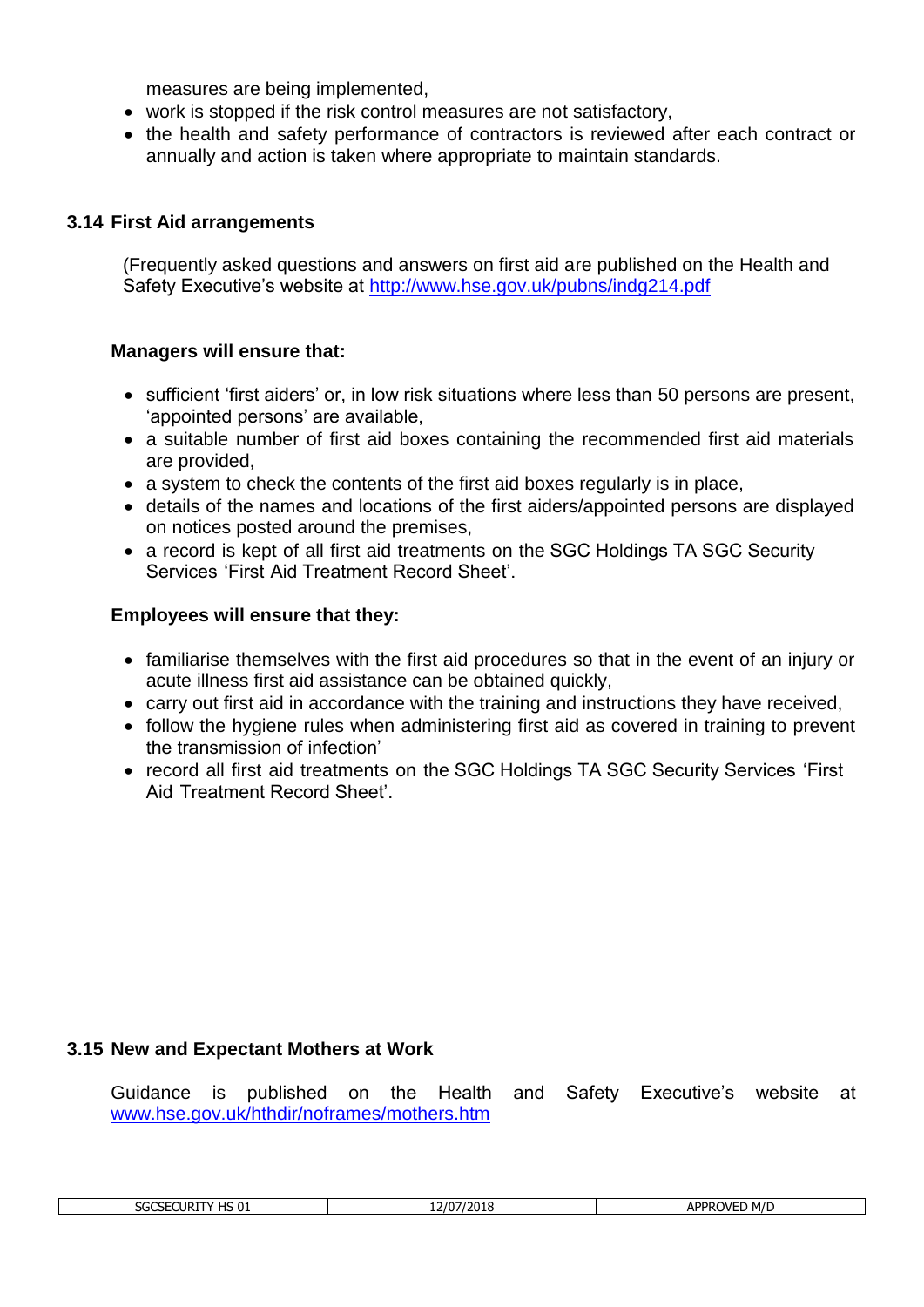# **Managers will ensure that:**

- an assessment is carried out to identify any risks created by work to new and expectant mothers,
- appropriate arrangements are implemented to eliminate or control the risks,
- the significant findings of assessments are recorded locally on the SGC Holdings TA SGC Security Services form given in 3.1 of this policy,
- a room is provided for rest purposes.

# **Employees will ensure that they:**

• inform their manager as soon as they are able if they become pregnant so an assessment can be carried out.

# **3.16 Young persons at work or on work experience (Below 18 years of age)**

Guidance is published on the Health and Safety Executive's website at <http://www.hse.gov.uk/lau/lacs/92-3.htm>

#### **Managers will ensure that:**

- an assessment is carried out to identify any risks created by a young person's lack of experience or immaturity,
- appropriate arrangements are implemented to eliminate or control the risks,
- the significant findings of assessments are recorded locally on the SGC Holdings TA SGC Security Servicesform given in 3.1 of this policy,
- an experienced employee is nominated to supervise each young person,
- where young persons are below school leaving age, the significant findings of the risk assessment are communicated to those with parental control.

#### **Employees will ensure that they:**

• exercise close supervision over young persons placed with them for training.

# **Young persons will ensure that they:**

- take reasonable care for their own health and safety and that of others who may be affected by their activities,
- use any work equipment in accordance with the training and instructions provided,
- do not use equipment or carry out work for which they have not been trained,
- ask if in doubt about anything.

# **.17 Reporting and Investigating Accidents and Cases of Work-Related Ill-Health**

Online guidance on the 'Reporting of Injuries, Diseases and Dangerous Occurrences Regulations' (RIDDOR) is available on the Incident Contact Centre (ICC) website www.hse .gov.uk/riddor/report.htm. All RIDDOR incidents must be reported to the ICC. This can be done by telephone (0845 3009923) Can now be reported on-line. Where the appropriate form is completed by them or via the online forms on the website. In each case the ICC will return a hardcopy as confirmation of notification.

| HS 01<br>ECURITY<br>-----<br><b>JULJE</b> | 7/07<br>7/2018 | <b>∆PPR∩VFΓ</b><br>M/L<br>Ηr |
|-------------------------------------------|----------------|------------------------------|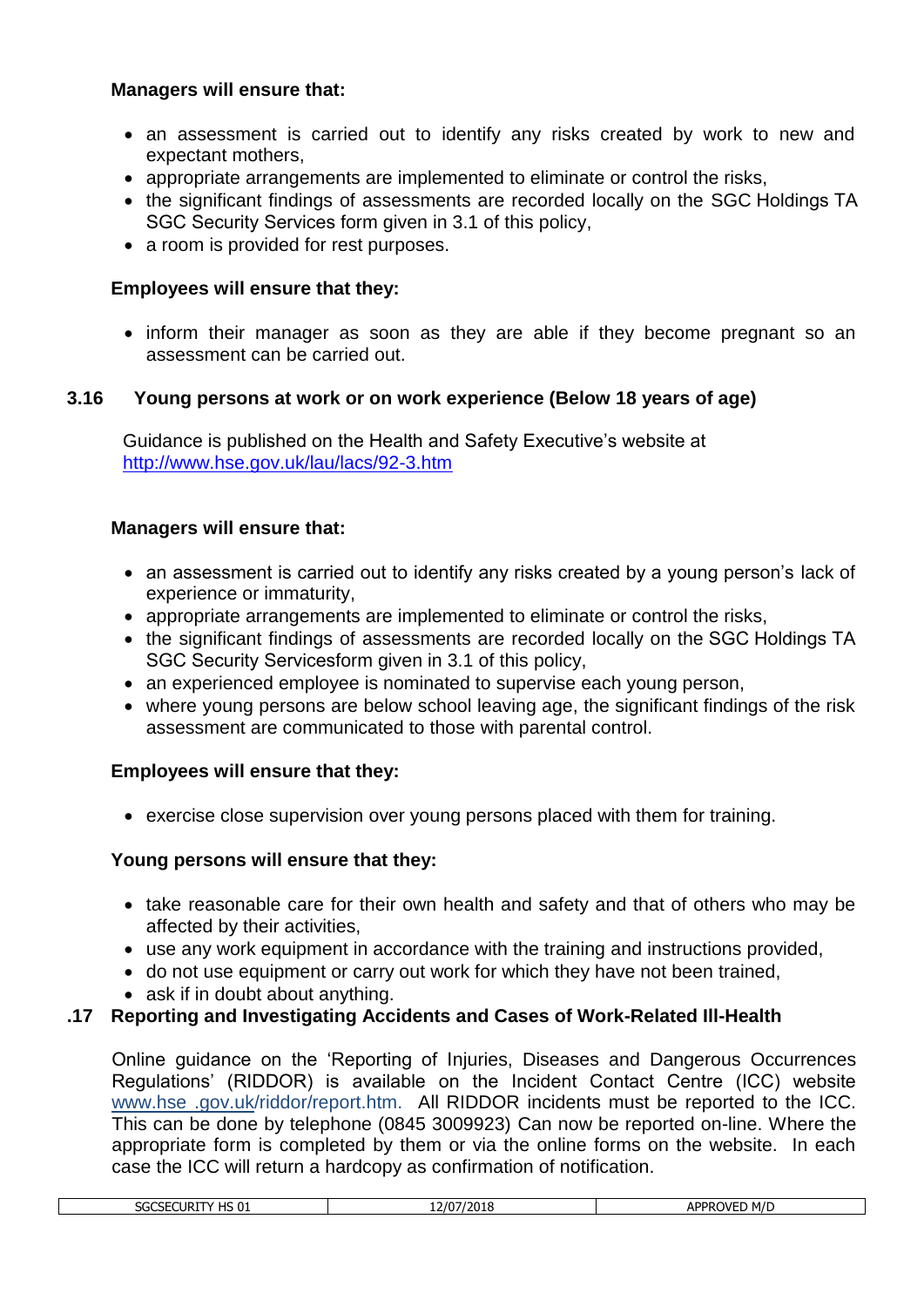'Major Injuries' to employees (including self employed persons working on SGC Holdings TA SGC Security Services premises) are broken bones, except fingers and toes or any injury which requires hospitalisation for more than 24 hours.

'Major Injuries' to a visitor are any injury, sustained on SGC Holdings TA SGC Security Services premises, that requires them to be taken direct to hospital.

'Over 3 Day Injuries' to employees (including self employed persons working on SGC Holdings TA SGC Security Services do not include the day of the injury but every day after is counted where the person is not capable of doing their normal work. Weekends, leave periods etc. are included.

Some incidents that do not result in injury must be reported in the same way as 'Major Injuries'. These are known as 'Dangerous Occurrences' and are only those which are specified by the regulations. These are mainly large incidents in the construction and manufacturing industries but some, such as, a fire or electrical short circuit which disrupts activities for more than 24 hours or the failure of a lift, may be relevant to SGC Holdings TA SGC Security Services. A full list of 'Dangerous Occurrences' is given on the ICC website.

'Reportable Diseases' are only those which are work related, notified by a doctor's certificate and specified in the regulations. Most of the diseases specified are not relevant to activities but some could be, such as, cramp in the hand or forearm arising from prolonged periods of typing/mouse work/handwriting, hepatitis from contact with human blood products (first aid treatment), legionellosis from work near cooling systems or hot water systems. A full list of 'Reportable Diseases' is given on the ICC website.

#### **Managers will ensure that:**

- work related injuries and cases of ill health are investigated and where appropriate measures implemented to prevent re-occurrences,
- all work related injuries and cases of ill health work are recorded on the SGC Holdings TA SGC Security Services 'Injury/Incident Report Form', a copy being kept on file and a copy sent to Head Office, (this takes the place of the 'Accident Book' - a book can be kept on site but the above form must be completed for all work related injuries and cases of ill health),
- Head Office are contacted immediately in the case of a 'Major Injury' or a 'Dangerous Occurrence',
- 'Over 3 Day' absence injuries to employees (including self employed persons working on SGC Holdings TA SGC Security Services are reported to the ICC within 10 days via telephone or their website, the confirmation hard copy being kept on file and a copy sent to Head Office,
- 'Reportable Diseases' as notified by doctor's certificate are reported to the ICC within 10 days by telephone or via their website, the confirmation hard copy being kept on file and a copy sent to Head Office,
- 'Major Injuries' and 'Dangerous Occurrences' are reported immediately to the ICC via telephone or their website, the confirmation hard copy being kept on file and a copy sent to Head Office,
- guidance is obtained from the ICC website or the Health and Safety Consultant when in doubt about reporting requirements.

| $\overline{11}$ $\overline{0}$ $\overline{0}$<br>SGCSECURIT<br>$\cdot$<br><b>H201</b> | 12/07/2018<br>-- | APPROVE <sup>®</sup><br>≀ M/L<br>ת ע<br>ור<br>. L D |
|---------------------------------------------------------------------------------------|------------------|-----------------------------------------------------|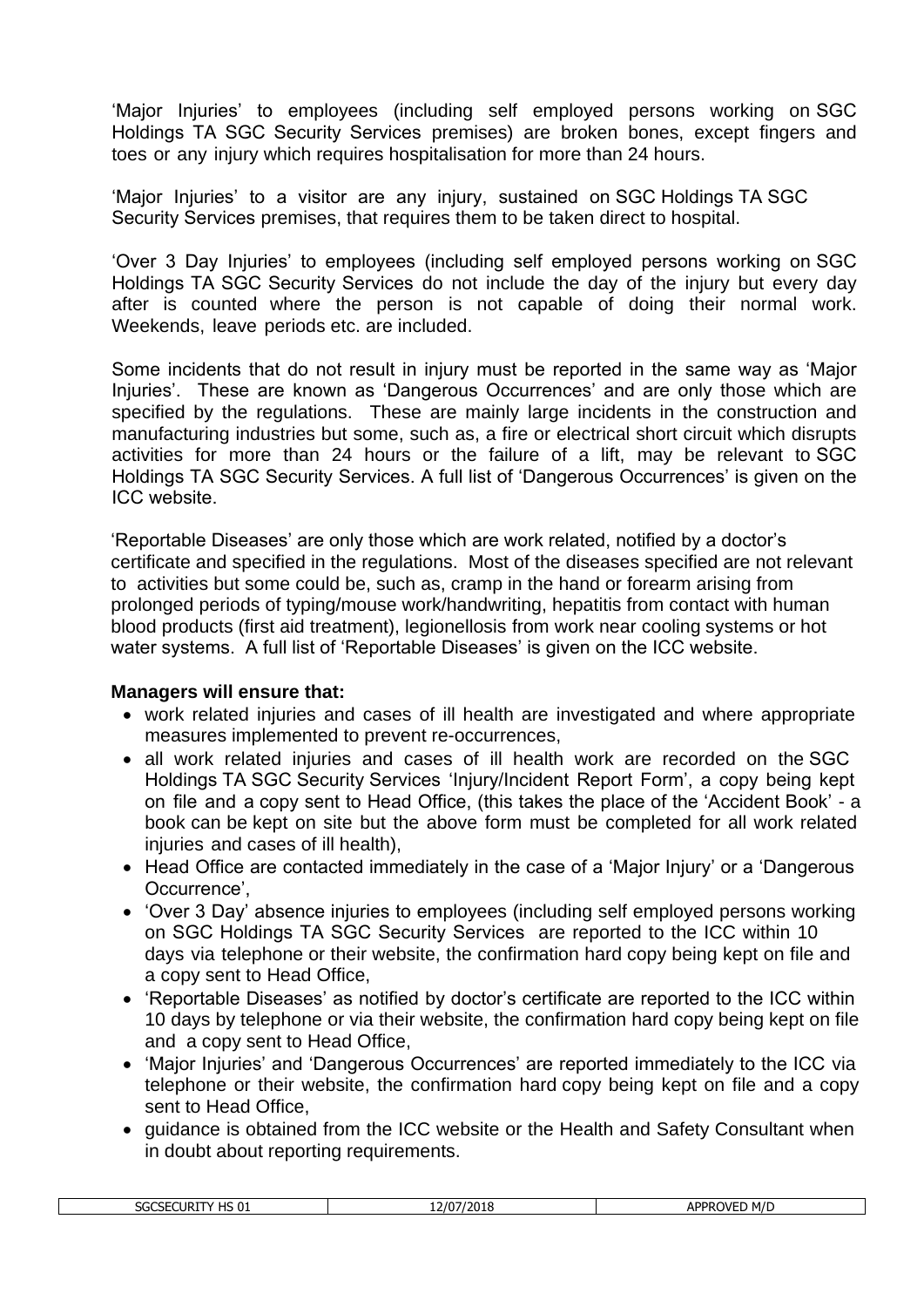### **Employees will ensure that they:**

• report all significant work-related injuries and cases of ill health to their manager/director.

# **Health and Safety Consultant will:**

- provide guidance on the incident reporting requirements when requested,
- investigate serious work-related injuries and cases of ill health and recommend measures to prevent re-occurrences;
- produce annual injury/incident statistics for review purposes.

# **3.18 Health and Safety Law Notices and Employers Liability Insurance Certificates**

#### **Managers will ensure that:**

- a 'Health and Safety Law' poster is displayed and the appropriate details are entered in the spaces provided on the poster,
- a copy of the SGC Holdings TA SGC Security Services liability insurance certificate is

#### **3.19**

# displayed. **Safety Representatives and Employee Consultation**

(A guidance booklet 'Consulting Employees on Health and Safety: A Guide to the Law is published on the Health and Safety Executive's website at [www.hse.gov.uk/pubns/indg232.pdf\)](http://www.hse.gov.uk/pubns/indg232.pdf)

Trade Union or employee appointed safety representatives have rights which must be respected, e.g. to carry out workplace inspections, to be informed of accidents, any changes which affect health and safety and any arrangements for health and safety training. They also have the right to see documents required by law e.g. significant findings of risk assessments, Injury/Incident Forms, Health and Safety Policy etc.

#### **Managers will ensure that:**

- where appointed by a Trade Union or by employees, safety representatives are consulted in good time regarding any changes in working arrangements that affect the health and safety of employees,
- where safety representatives are not appointed, the above consultation is carried out directly with employees,
- a Safety Committee is formed where requested by two or more safety representatives,
- where a Safety Committee is not formed, health and safety is a standing item on the agendas of appropriate meetings with employees.

#### **3.20 Working Alone**

(A guidance booklet 'Working alone in safety: "controlling the risks of solitary work" is published on the Health and Safety Executive's website at [www.hse.gov.uk/pubns/indg73.pdf\)](http://www.hse.gov.uk/pubns/indg73.pdf)

#### **Managers will ensure that:**

• working alone is avoided where possible,

| பட்ட<br>----<br>CSECURIT<br>7UC<br>. اب دا | 12/07/2018<br>-- | <b>APPROVE</b><br>M/D |
|--------------------------------------------|------------------|-----------------------|
|                                            |                  |                       |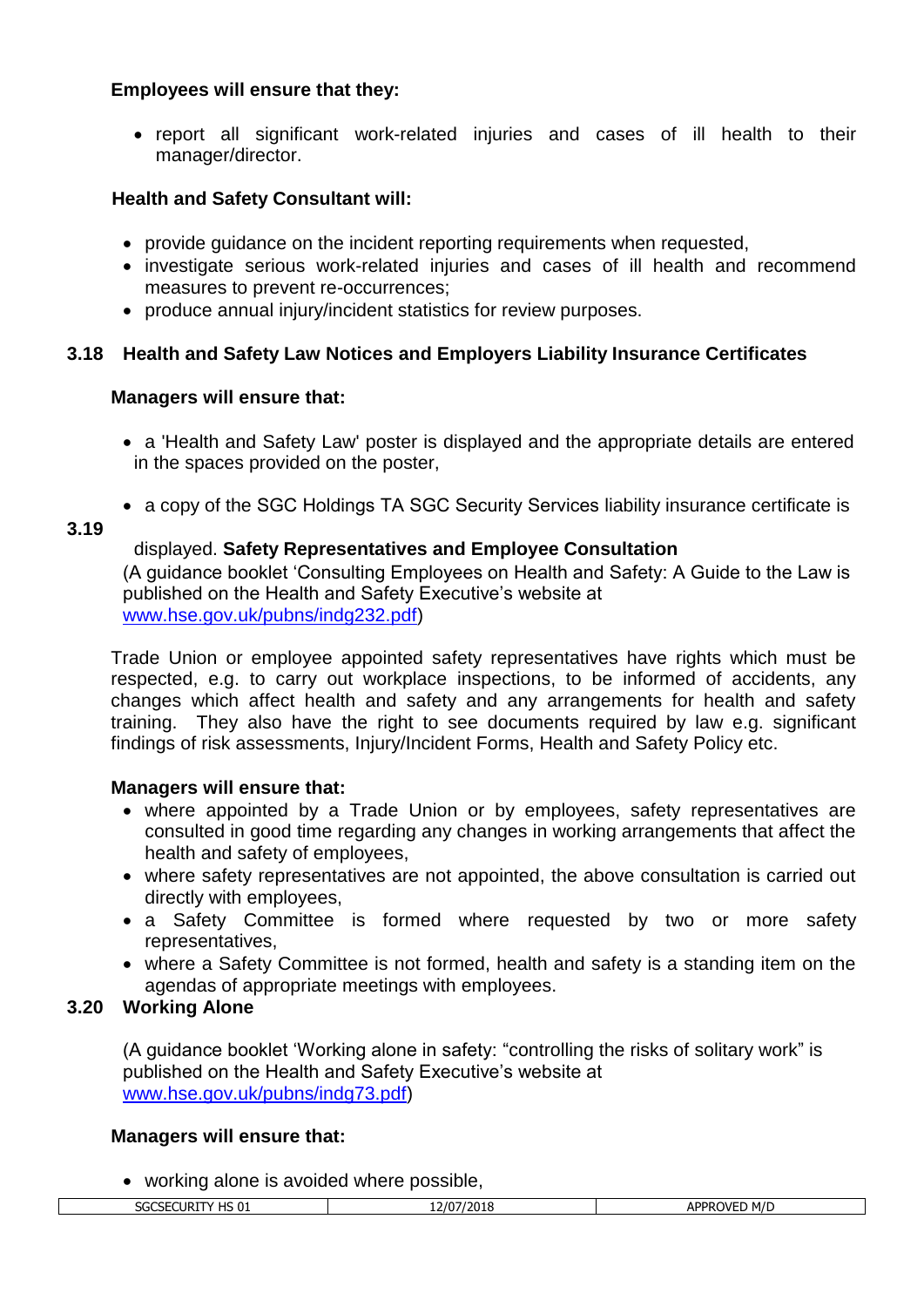- where working alone is unavoidable, a risk assessment is carried out to identify the measures necessary to minimise the risks, e.g.
- the significant findings of risk assessments are recorded locally on the SGC Holdings TA SGC Security Services form given in 3.1 of this policy,

### **3.21 Working Time WTD**

PIM recognises that when people work too many hours, their health can be affected, and the risk of mistakes/accidents is increased.

#### **Managers will ensure that:**

- employees do not work more than 48 hours per week (averaged over a 17-week period), without the written agreement of the individuals involved,
- health assessments are offered to night-workers,
- employees receive the breaks and annual leave entitlements specified in the Regulations, i.e.

**In work breaks** - for adults at least 20 minutes break when working more than 6 hours and at least 30 minutes break after 4.5 hours for persons under 18 years, **Daily breaks** - at least 11 hours break between leaving and starting work next day, **Weekly breaks** - at least 1 day off each week,

**Annual leave** - at least 4.8 weeks leave for full time employees.

#### **Employees will ensure that they:**

- report to their manager/director where workloads or working practices require them to work excessive hours or where they cannot take their entitled breaks,
- let their manager/director know if they have additional employment that impacts on their total working hours.

#### **3.22 Working on Client's Premises**

#### **Managers will ensure;**

- the risks created by SGC Holdings TA SGC Security Services / contractors are assessed and adequately controlled,
- the risks created by clients which affect SGC Holdings TA SGC Security Services contractors are properly controlled,
- ongoing communication and co-operation takes place with clients to ensure the risks to all persons are properly controlled,
- SGC Holdings TA SGC Security Services employees/contractors are capable of recognising the

| <b>HS 01</b><br>3000E011BTB<br>SGCSECURIT<br>- 17 | 2/07/2018<br>-- | M/D<br><b>APPROVED</b> |
|---------------------------------------------------|-----------------|------------------------|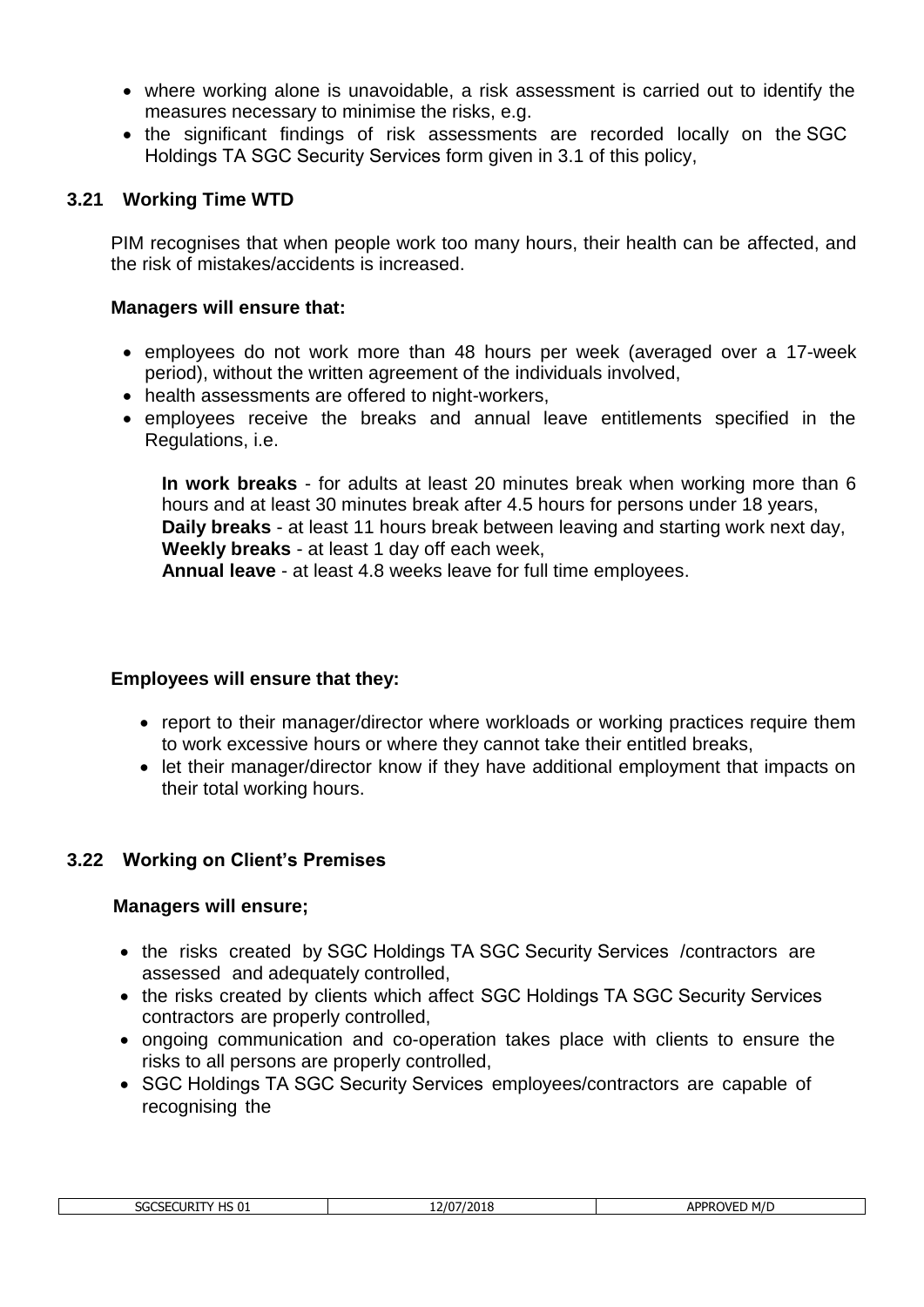risks likely to be present on client's premises and applying the appropriate measures to control them.

# **Employees/Contractors will ensure that they:**

- take the necessary steps to ensure the risks from their activities are properly controlled,
- familiarise themselves with the health and safety arrangements on client's premises,
- co-operate fully and follow any relevant health and safety instructions and procedures,
- report any short-comings in client's health and safety arrangements to their contact at the premises and to their manager.

# **3.23 Working at Home**

(A guidance booklet 'Home-working – Guidance for employers and employees on health and safety' is published on the Health and Safety Executive's website at [www.hse.gov.uk/pubns/indg226.pdf\)](http://www.hse.gov.uk/pubns/indg226.pdf)

Where employees are designated as 'Home Based' the following arrangements apply. The main hazards are associated with the extended use of computer equipment – see also section 3.9.

#### **Managers/Directors will ensure;**

- employees based at home who use computers habitually as a significant part of their work are provided with suitable equipment and furniture to minimise the risks,
- employees are provided with a 'Display Screen Equipment Checklist' to assess their home workstation,
- remedial action is taken to deal with any problems identified by the above assessment,
- employees are provided with the above 'Home-working' booklet to alert them to the risks to their health and how to minimise them.

#### **Employees will ensure that they:**

- assess their home workstation and follow the guidance in the 'Home-working' booklet,
- report to their manager/director any problems they have with the equipment/furniture/working procedures.

#### **3.24 Noise**

Prolonged exposure to high noise levels causes permanent and irreversible hearing damage. The Regulations set first and second exposure action values of 80 and 85dB. The second action value also includes any impact noises 137db and above. In addition they require that the daily or weekly exposure of employees must not exceed 87dB, which can take account of any reduction in exposure provided by hearing protection. For more information see the HSE website [www.hse.gov.uk/pubns/noisindx.htm](http://www.hse.gov.uk/pubns/noisindx.htm)

| י היו<br>Curi"<br>-----<br>56C5E1<br>נט כה. | 7/2018<br>1/0,<br>-- | $APPP^{\wedge}$<br>M/E<br>$\overline{\phantom{a}}$<br>7VFI<br>▿∟◡ |
|---------------------------------------------|----------------------|-------------------------------------------------------------------|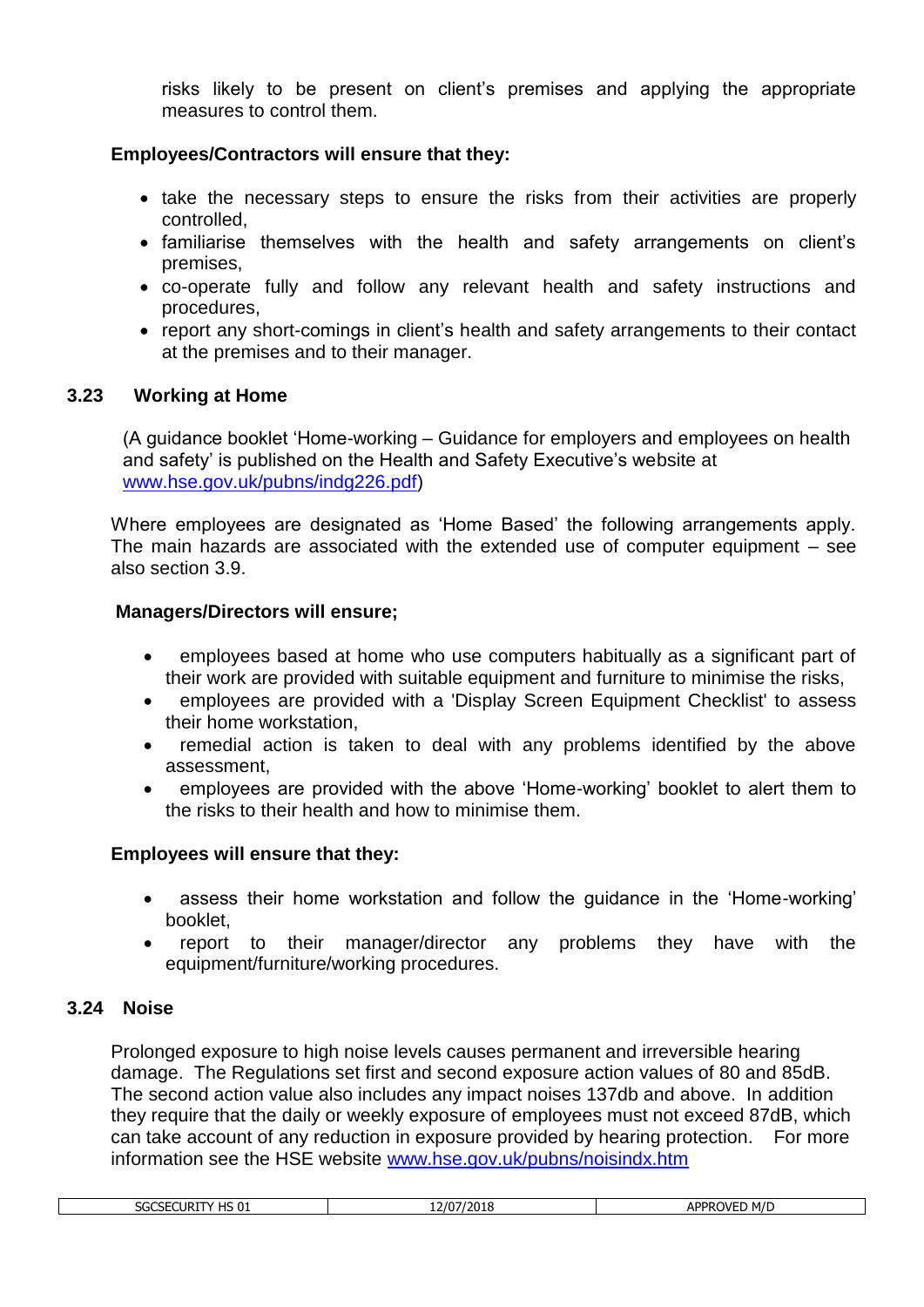# **Managers will ensure:**

- noise surveys are carried out for any areas or processes where it is necessary to raise voices to carry out a normal conversation when about 2 m apart or where there are impact noises such as hammering, pneumatic impact tools or explosive sources such as cartridge operated tool,
- the recommendations set out in the noise surveys are implemented, in particular:
- where exposure exceeds the first action value of 80 db (daily or weekly exposure, whichever is the lower) employees must be:
	- 1. Warned of the slight risk of hearing damage occurring
	- 2. Provided with hearing protection and shown how to use it
- where exposure exceeds the second action value of 85 db (daily or weekly exposure, whichever is the higher) or where there is exposure to impact noises 137db or above, employees must be:
	- 1. Warned of the significant risk of hearing damage occurring
	- 2. Provided with hearing protection and shown how to use it
	- 3. Supervised effectively to ensure the hearing protection it is used
	- 4. Receive annual hearing checks

# **Employees will ensure that they:**

- use hearing protection where instructed to do so, i.e. where their exposure exceeds the second action values,
- use any noise reduction measures in accordance with the training and instructions received,
- cooperate with the arrangements for hearing checks,
- report any exposures to high noise levels their manager may not be aware of.

#### **3.25 Health and Safety Training**

It is recognized that health and safety information and training helps to ensure your employees are not injured or made ill by the work they do and develops a positive health and safety culture. Specific health and safety training arrangements are also set out in many other sections of this policy. For more general information on health and safety training see the HSE website [www.hse.gov.uk/pubns/indg345.pdf](http://www.hse.gov.uk/pubns/indg345.pdf)

#### **Managers will ensure that:**

- risk assessments and performance appraisals identify any specific health and training needs,
- account is taken of the capabilities, training, knowledge and experience of employees,
- that the demands of the job do not exceed employees' ability to carry out their work without risk to themselves and others,
- employees with particular training needs, e.g. new recruits, employees changing jobs or taking on extra responsibilities, receive appropriate health and safety training and supervision,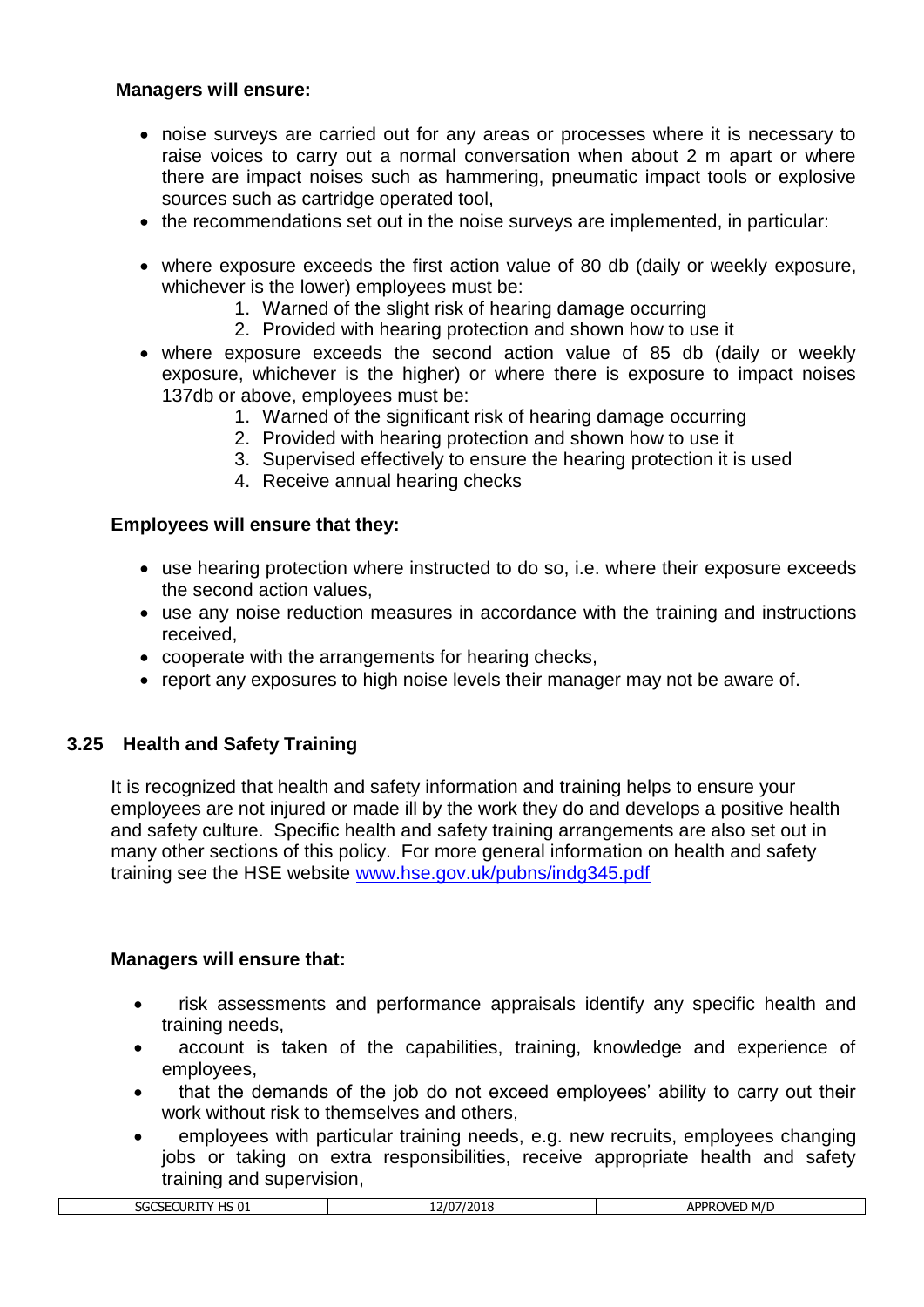- where necessary, employees' skills are updated by carrying refresher training
- records are kept of all health and safety training carried out.

# **Employees will ensure that they:**

- attend training sessions they are nominated for,
- follow the health and safety training and instructions provided,
- report to their Manager any circumstance where they do not feel capable or confident to deal with the health and safety issues of their work.

# **3.26 Personal Protective Equipment (PPE)**

Where it is not possible to control risks by other means PPE will be provided.

#### **Managers will ensure that:**

- risk assessments identify the type and standard of PPE required making sure it is suitable for the risks involved and for the user,
- maintain adequate stocks and provide employees with the PPE specified for their work,
- employees are instructed in the use and maintenance of the PPE required for their work,
- employees use the PPE specified for their work,
- PPE is replaced as necessary,
- records of the issue of PPE are maintained.

# **Employees will ensure that they:**

- use the PPE specified for their work,
- inspect/maintain/replace their PPE as is necessary,
- report any defects or shortcomings with their PPE they cannot rectify themselves.

# **3.27 Vibration Risks**

'Whole Body' vibration (WBV) is typically from ride on vehicles and can lead to back pain. 'Hand-arm' vibration (HAV) comes from hand-controlled tools such as chainsaws, hedge cutters, strimmers, mowers, angle grinders and hammer drills. Too much exposure can cause hand-arm vibration syndrome (HAVS) and carpal tunnel syndrome. HAVS affects the nerves, blood vessels, muscles and joints of the hand, wrist and arm. This can become severely disabling if ignored and includes vibration white finger, which can cause severe pain in the affected fingers. For more information see the HSE website [www.hse.gov.uk/pubns/indg175.pdf](http://www.hse.gov.uk/pubns/indg175.pdf)

Like noise at work the health risks from vibrating tools and machinery must be assessed and controlled but unlike noise, protective equipment for vibration risks is not generally available or

| M/D<br>--<br>י הו<br>,,,,,,<br>∆DDF<br><br>וF ו<br>אטכ<br>תכ.<br>:UKI<br>בט כוו<br>. .<br>nı<br>∠ບ⊥ບ<br><br>-- |  |  |
|----------------------------------------------------------------------------------------------------------------|--|--|
|                                                                                                                |  |  |